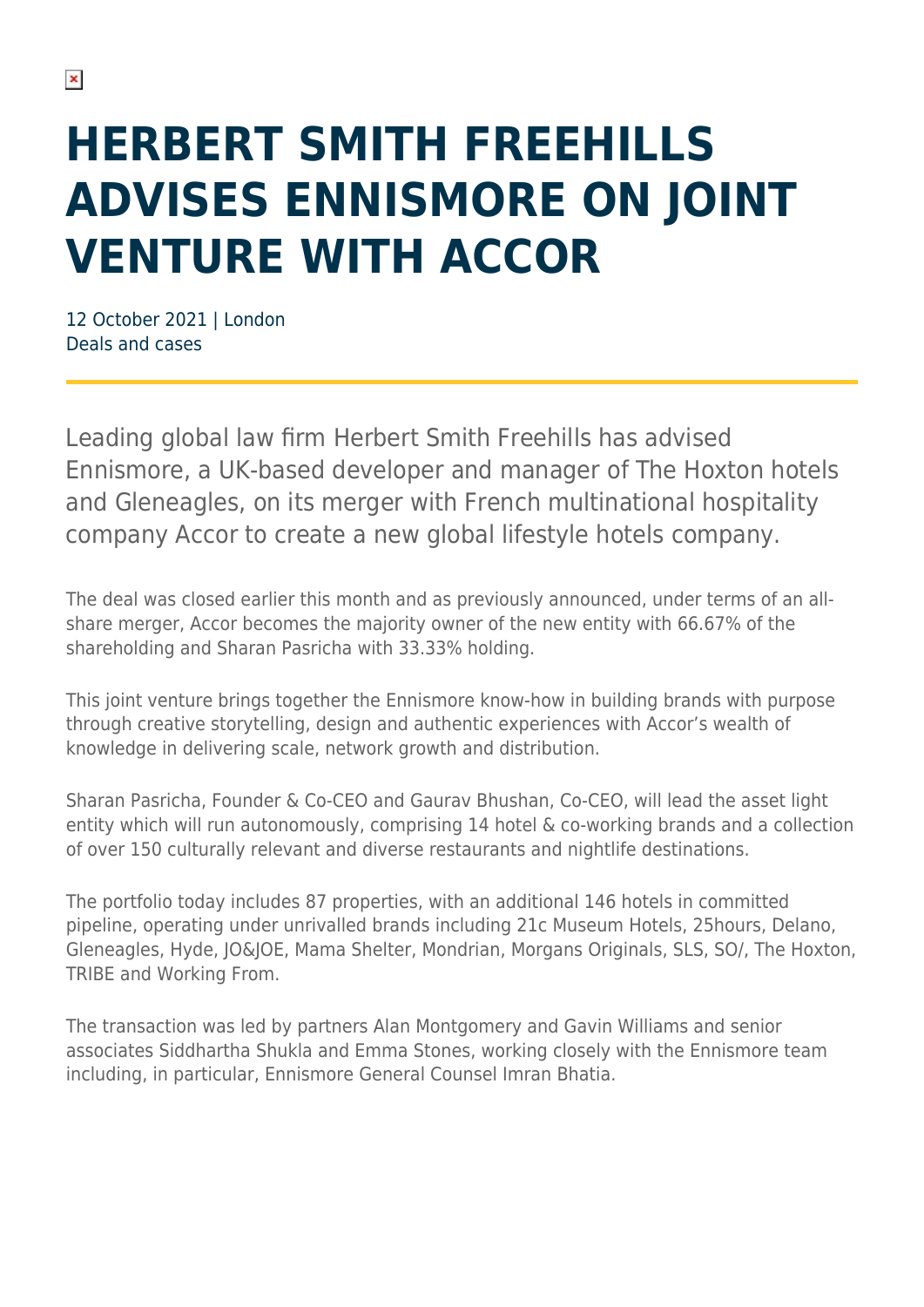They were supported by a global cross-offices team including Isaac Zailer, Jeremy Walden, Nick Pantlin, Miriam Everett, Andrew Moir, Susan Black, Will Nevin, Paul Ellerman, Ivan Biros, Joseph Dennis, Dominic Rowe, Chloe Kite and Peter Rowland (UK and Brussels), James Robinson and Tyler Hendry (US), Emma Rohsler, David Lacaze, Alexandra Neri, Laurence Vincent, Isabelle Augais and Agnes Drout (France), Ruediger Hoffmann, Moritz Kunz and Anja Lingscheid (Germany), Evgeny Yuriev and Victoria Korotkova (Russia), and Damien Hazard and Tom Hoare (Australia).

Alan Montgomery commented:

"It has been phenomenal to have worked with Ennismore on this ground breaking deal and a real privilege to have been on the journey with them as they become the largest and fastest growing lifestyle hospitality company."

The firm first advised Ennismore on its acquisition of the original Hoxton Hotel in 2012.

## **KEY CONTACTS**

If you have any questions, or would like to know how this might affect your business, phone, or email these key contacts.



**ALAN MONTGOMERY** PARTNER, LONDON

+44 20 7466 2618 alan.montgomery@hsf.com



**GAVIN WILLIAMS** GLOBAL CO-HEAD OF INFRASTRUCTURE, LONDON +44 20 7466 2153 gavin.williams@hsf.com



**SIDDHARTHA SHUKLA** PARTNER, LONDON

+44 20 7466 7474 Siddhartha.Shukla@hsf.com



**EMMA STONES** SENIOR ASSOCIATE, LONDON +44 207 466 2678 Emma.Stones@hsf.com

## **MEDIA CONTACT**

For further information on this news article, please contact:

## **LYDIA LAM, HEAD OF COMMUNICATIONS, EMEA**

LONDON Tel: +44 20 7466 3139